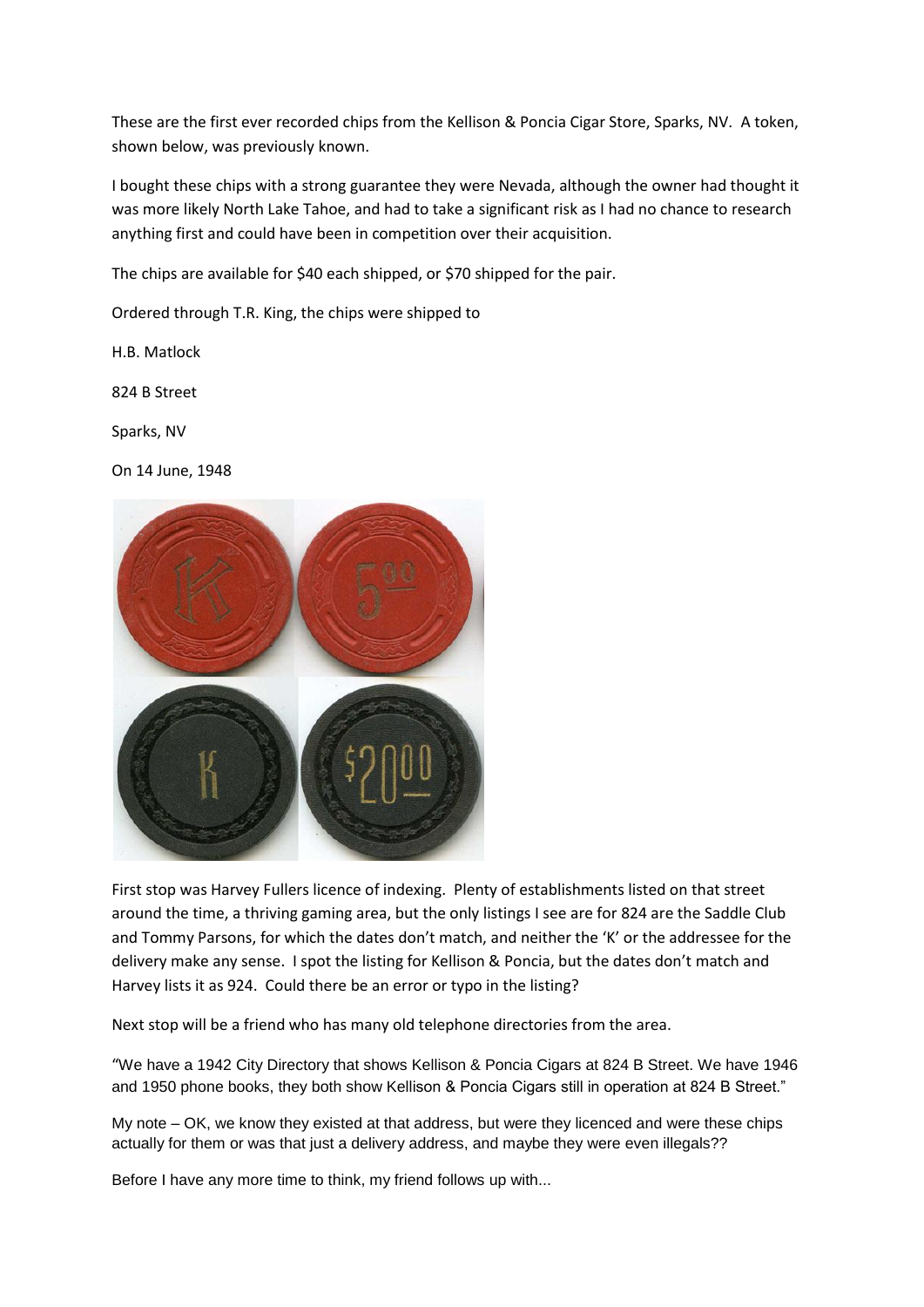"The plot thickens...

I checked our 1939 phone book (the only one we have prior to the 1942 City Directory), and it lists Kellison & Poncia at 924...!

So I searched through the addresses in 1939, looking for 824 B, and couldn't find anything. Back to the 1942 City Directory to see what they had listed at 924 B. They didn't have a listing for 924 B (some addresses are listed and say "vacant"...924 isn't listed at all).

Checking out a couple of other nearby addresses, The Sierra Pacific Power Company is listed at 920 B in both 1939 & 1942. 1939 lists Shaber W R Justice Court at 814 B; 1942 lists Sparks City Library Building, Billingsly W D Constable, Justice of the Peace at 814 B. 1939 lists Owl Club at 734 B; 1942 lists Owl Bar at 734 B. 1939 & 1942 both list Hilp's Drug Store at 938 B.

On the other hand...1939 lists the Toggery at 930 B; 1942 lists the Toggery at 928 B. 1939 lists Baker's Grocery at 936 B; 1942 lists Baker R W Grocery at 922 B. So at least a couple of addresses are slightly different...or the businesses have moved nearby."

My note - So they were at the 924 address at the time Fuller lists, but that was years before. Did some street numbers change? Did a block burn down and everybody move? (Bakeries have a good history of starting large fires \*g\* )

Time for one of our more regular 'friends of the hobby' to make an appearance \*g\*

…………………………….

At the time of the chip order 824 B Street was the location of a cigar store and bar called Kellison & Poncia. ad from 1948:

## **KELLISONS & PONCIA CIGAR STORE** 824 "B" ST.

Kellison & Poncia opened up in Sparks in the 1910's at 924 B Street and did business at that location until around 1941 when it moved to 824. The proprietors were Walter Bailey Kellison and Girolomo Jerome Poncia. Poncia died in 1933 and Kellison continued the business until his retirement in 1951. Poncia's son Raymond, who had been working with Kellison, then took over and renamed the place "The Cigar Store" (around 1955 the location became the site for the "Saddle Club" which lasted for several years).

The guy who ordered the chips, Harold B. Matlock, was born in 1913 and grew-up in the San Francisco Bay area. During WW2 he served in the Merchant Marine. After the war he returned to San Francisco. He moved to Sparks right around the time he ordered the chips.

The only thing I could find out about Matlock's gambling activities in Sparks is that around the time of the chip order his occupation was listed as "dealer."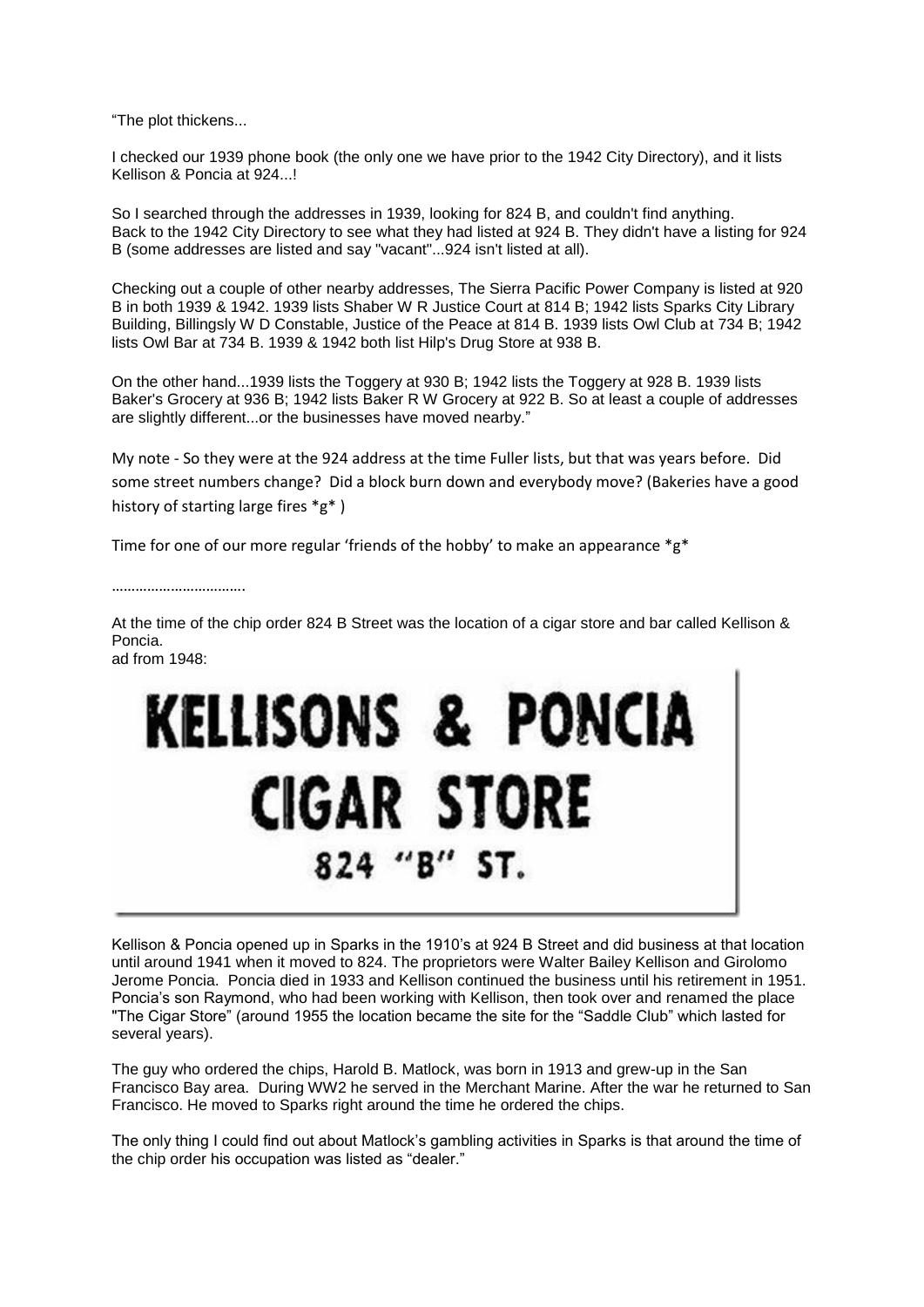A month prior to the chip order, in May 1948, Kellison & Poncia had its bar and gambling licenses renewed by the Sparks city council—exactly what games were included I don't know. In March 1948 the city council had approved a race horse keno game for the place. A race horse keno game was by far the most expensive gaming license issued by the Sparks city council.

It's annual fee was \$500. By comparison—\$200 for craps and 21; \$160 for poker; \$100 for pan.

Four months after the chip order, in October 1948, Walter Kellison's petition to put an "additional" 21 game at 824 B St. was approved by the city council—this suggests that there was probably at least one 21 game operating at the place when the chips were ordered.

A year later in October of 1949 Kellison got approval to operate a poker and craps game at the place. Kellison had gotten a license for a poker game at the place in prior years as well. The only name I saw associated with gaming licenses for 824 B St. in the 1940's was Walter Kellison. Probably safe to assume that the assume the "K" on the chip stands for Kellison and that Matlock apparently was a dealer for Kellison and ordered the chips for him.

In the summer of 1935 there were only two licensed gambling games operating in Sparks—both at Kellison & Poncia.

The structure which housed the address still exists and is now part of the Sparks Heritage Museum facility<http://sparksmuseum.org/> .



B Street is now Victorian Avenue. Some more related images are shown below….. current view:

pic showing location during the 1930's and today: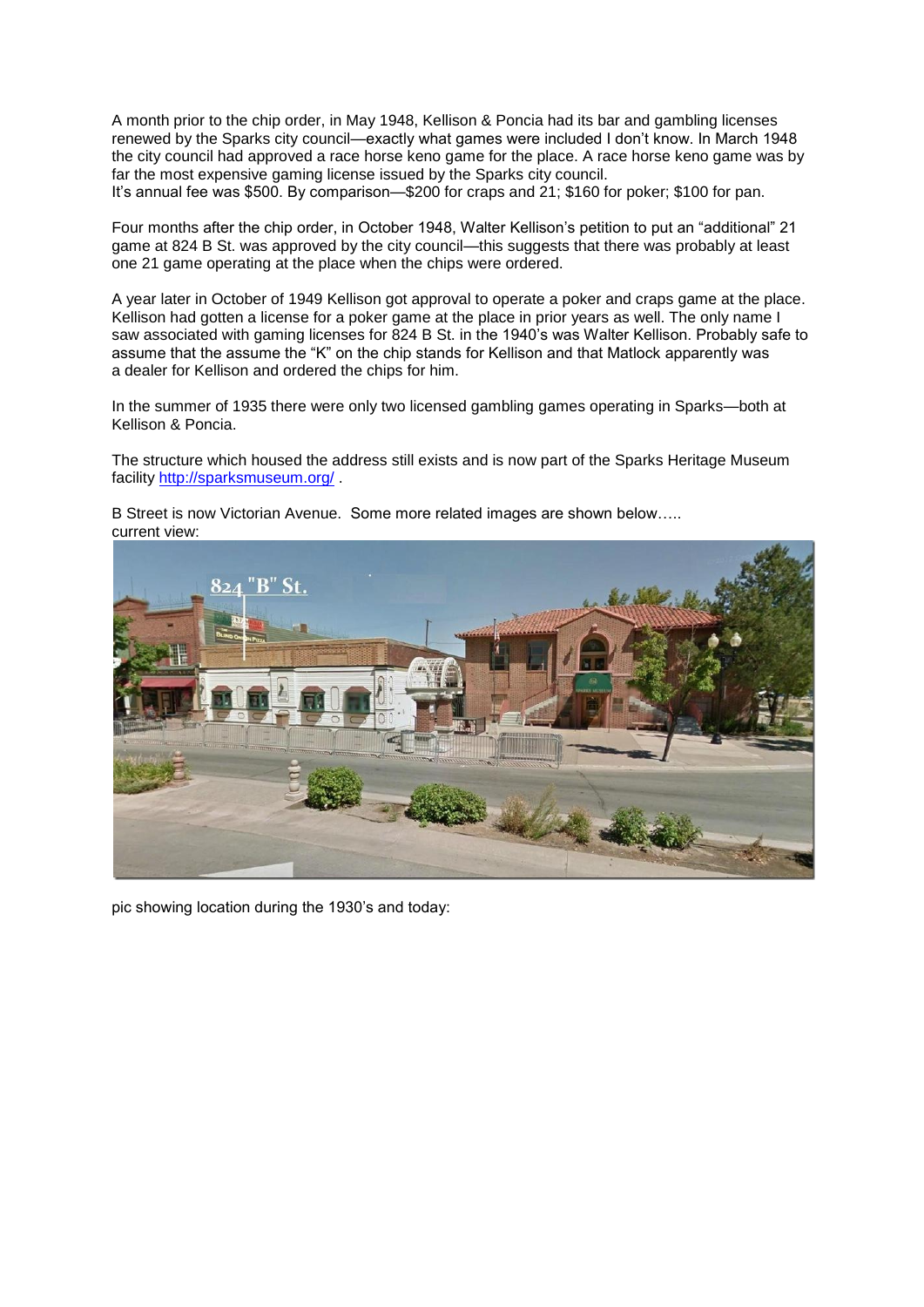

view from the 1950's when the "Saddle Club—Bar—Gaming" operated at the address



prohibition era pic from 1924 at first location, 924 B St.; sign is partially obscured-- "Kellison & Poncia—Cigars—Candy & Soda":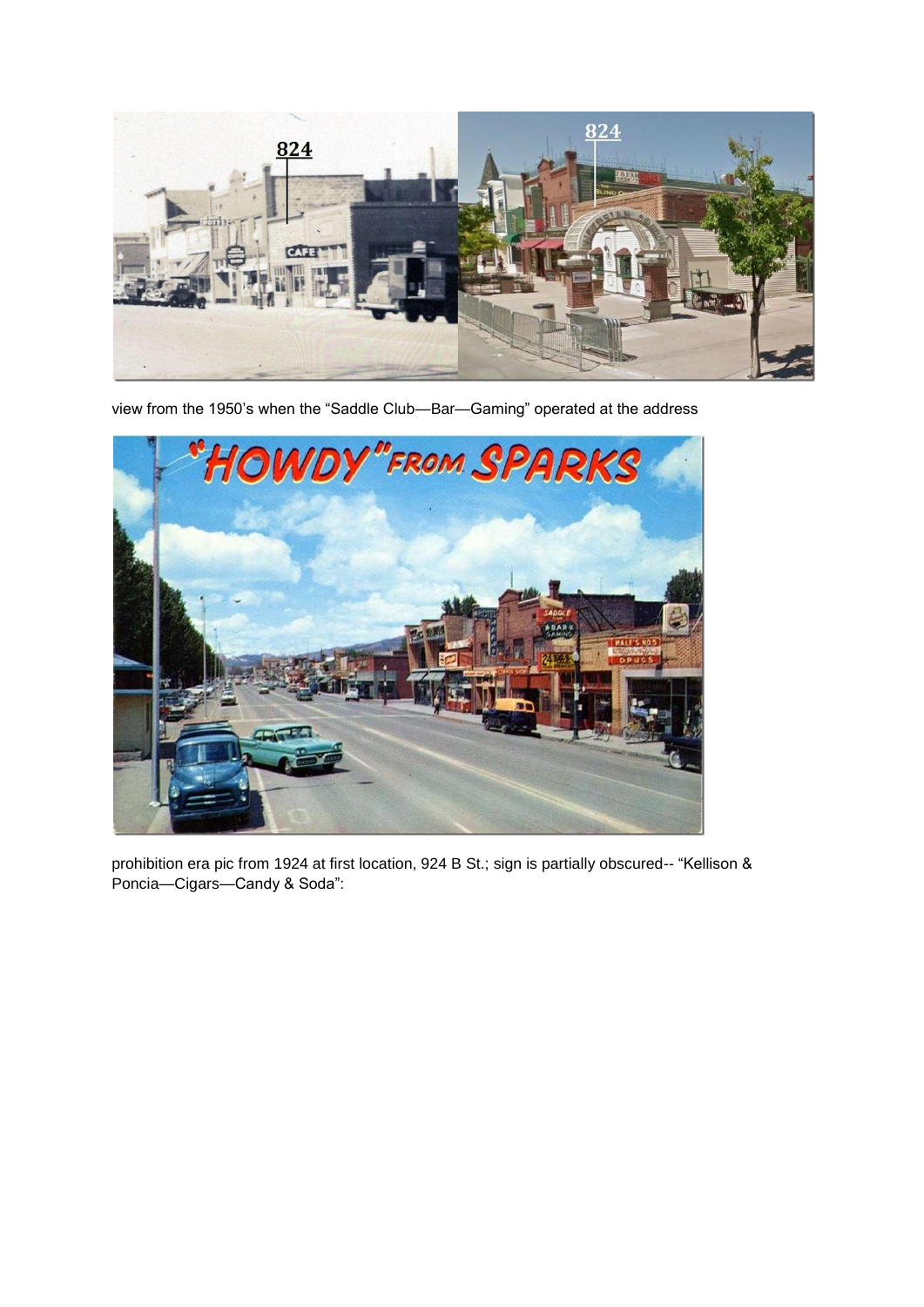

Token, and ad from 1939: